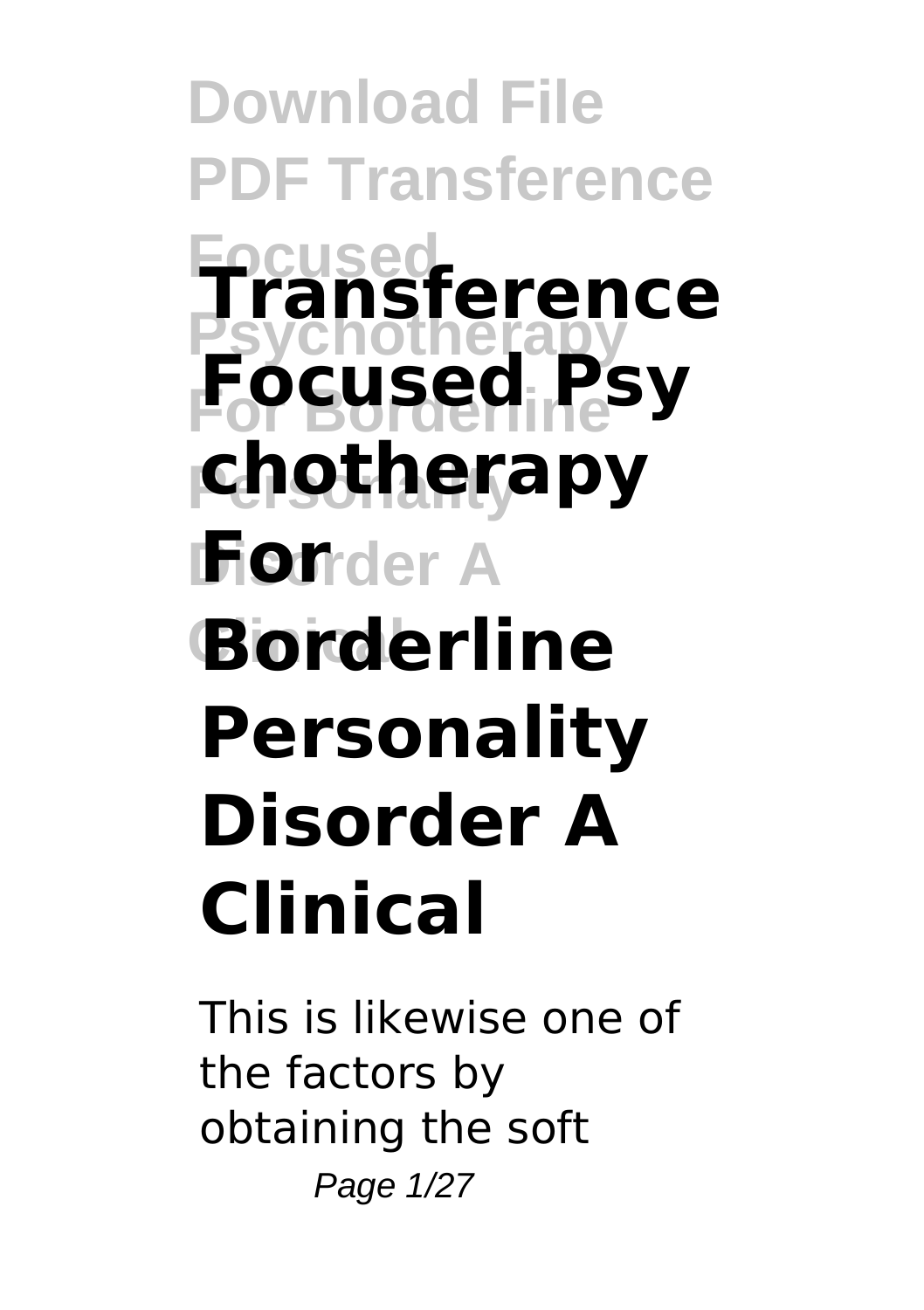**Download File PDF Transference Focuments** of this **transference** apy **For Borderline psychotherapy for borderline**ty **Disorder A personality disorder** You might not require **focused a clinical** by online. more era to spend to go to the book opening as without difficulty as search for them. In some cases, you likewise realize not discover the publication transference focused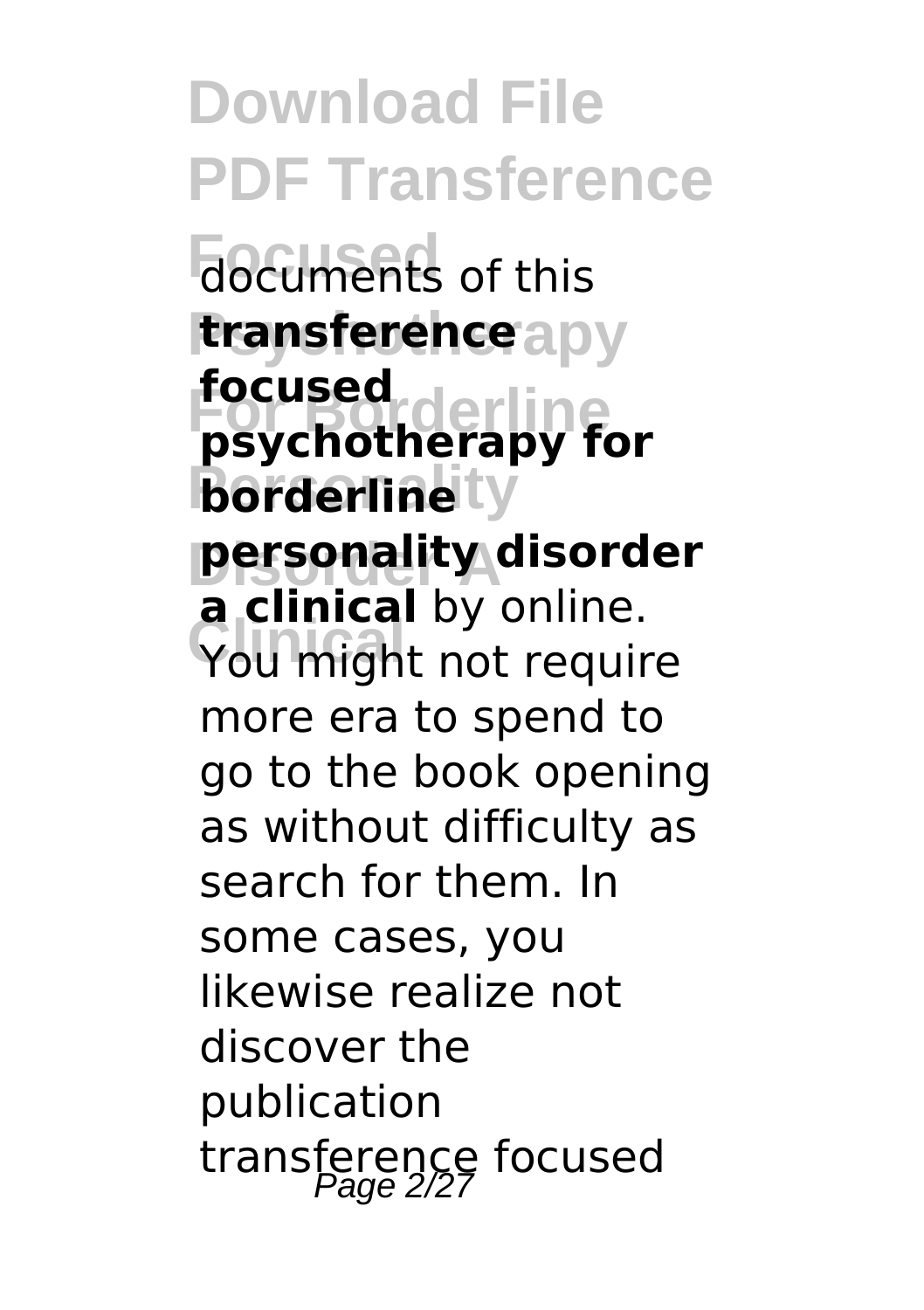**Fosychotherapy for borderline** personality **For Borderline** you are looking for. It **Will totally squander Disorder A** the time. disorder a clinical that

**However** below, like you visit this web page, it will be consequently completely easy to acquire as skillfully as download lead transference focused psychotherapy for borderline personality disorder a clinical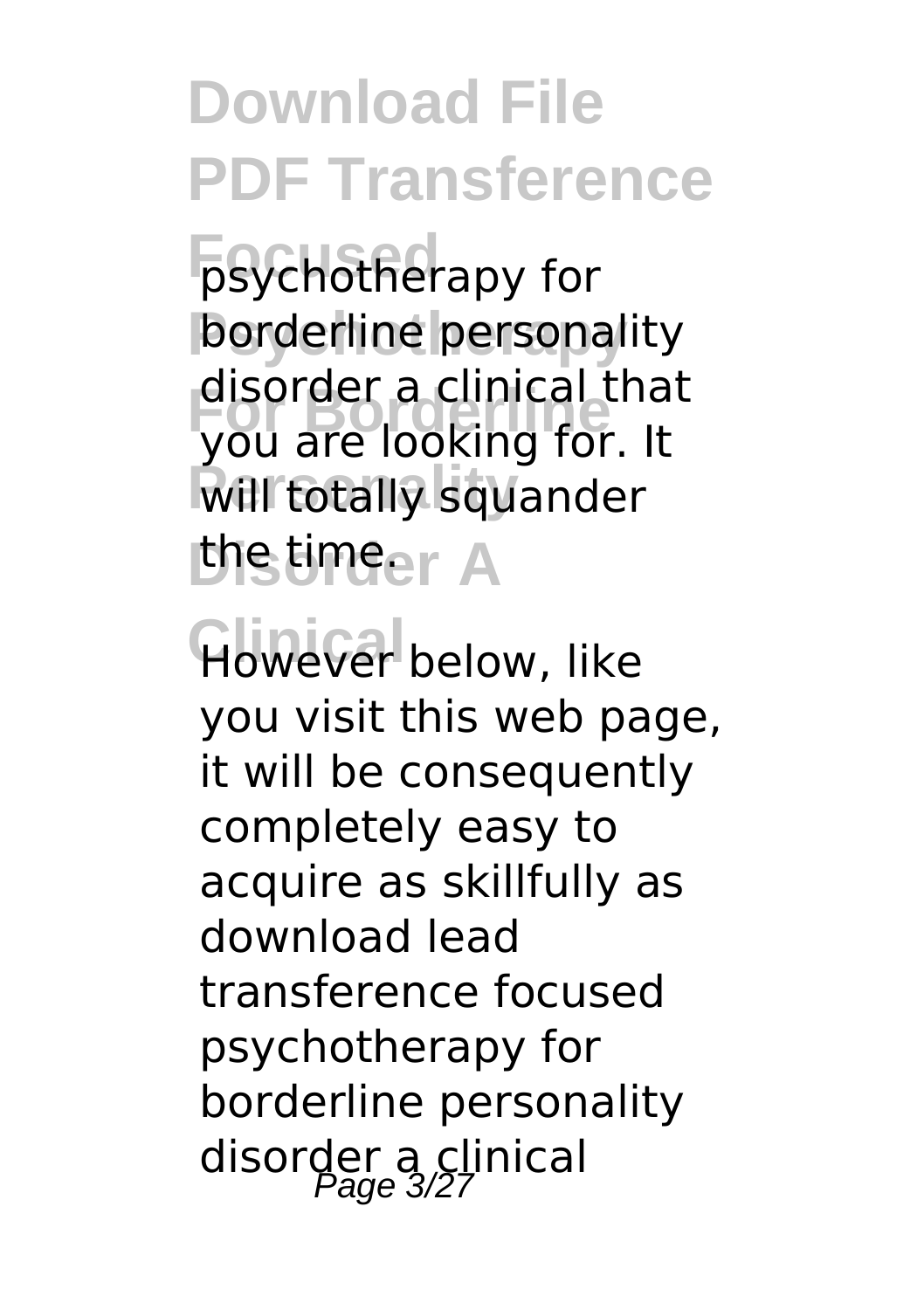## **Download File PDF Transference Focused**

**Psychotherapy** It will not acknowledge **For Borderline** tell before. You can attain it even though **Disorder A** accomplishment **Clinical** home and even in your many get older as we something else at workplace. fittingly easy! So, are you question? Just exercise just what we find the money for under as capably as review **transference focused psychotherapy for**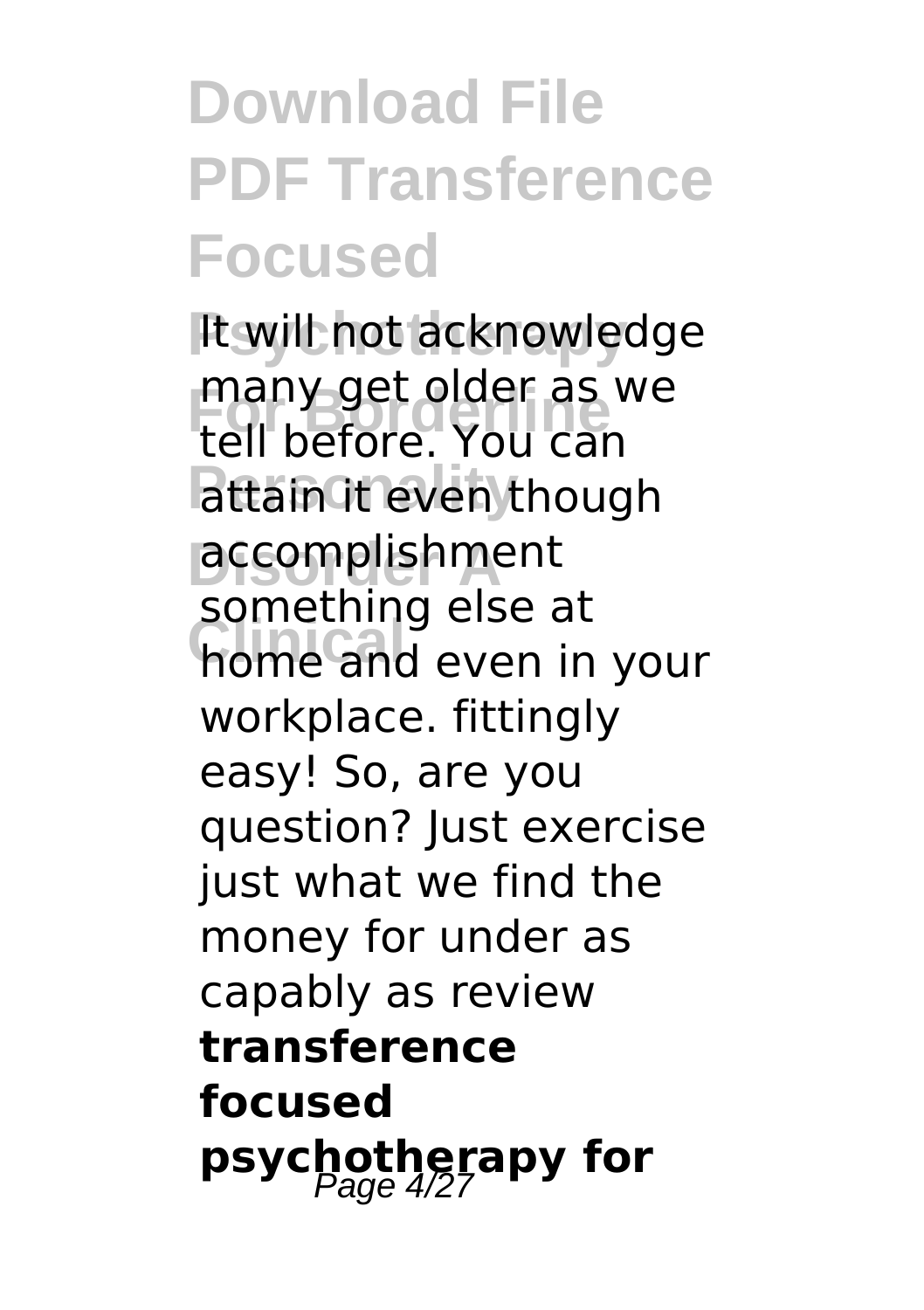**Focused borderline Psychotherapy personality disorder a clinical** what you **Personality** next to read!

**Disorder A** OnlineProgrammingBo on free computer oks feature information books, online books, eBooks and sample chapters of Computer Science, Marketing, Math, Information Technology, Science, Business, Physics and Internet. These books are provided by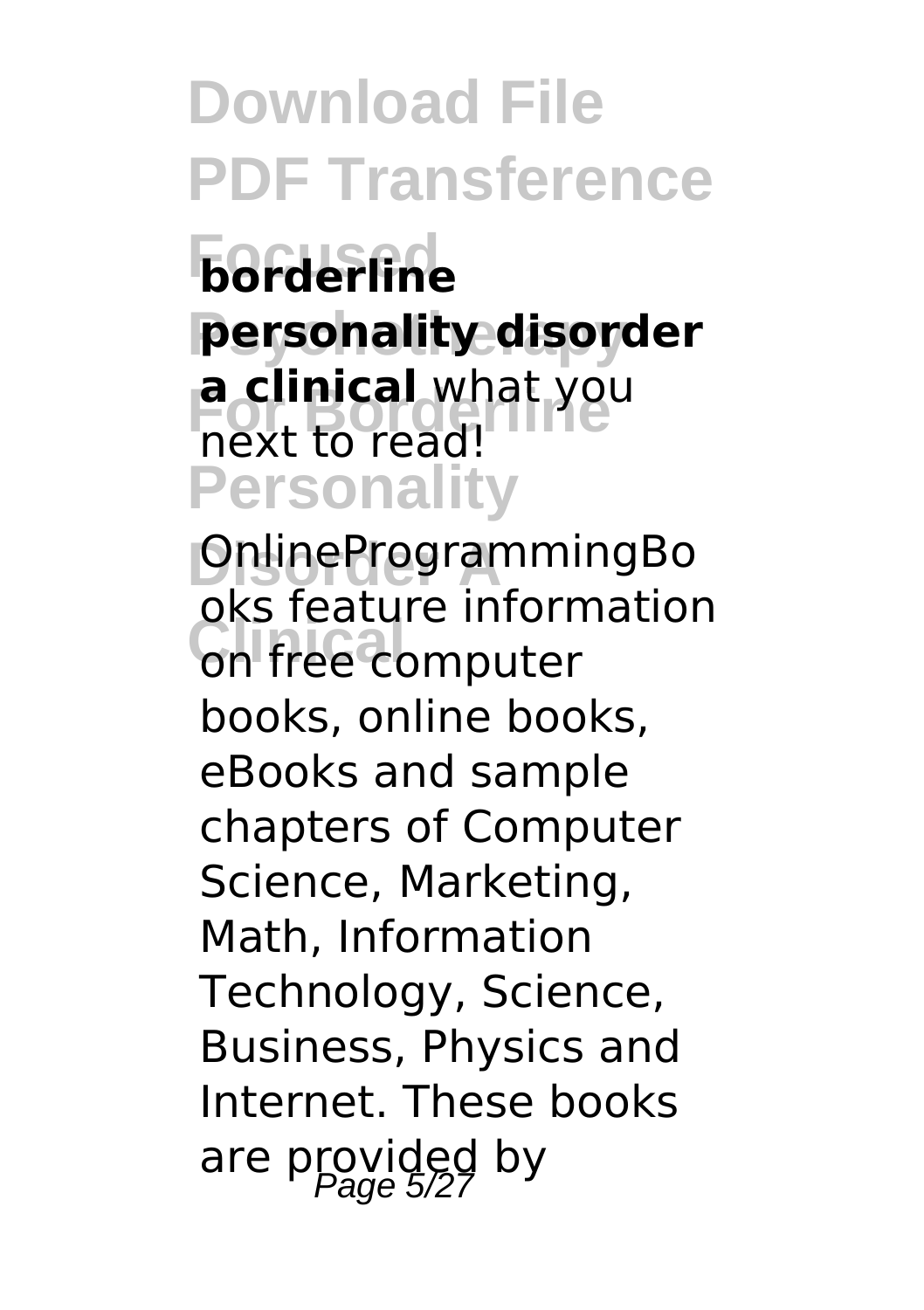**Focused** authors and publishers. **It is a simple website For Borderline** layout and tons of *<u>Categories</u>* to choose *Discorder A* with a well-arranged

### **Clinical Transference Focused Psychotherapy For Borderline**

Transference-focused therapy for borderline personality disorder (BPD) is a psychotherapy that focuses on using your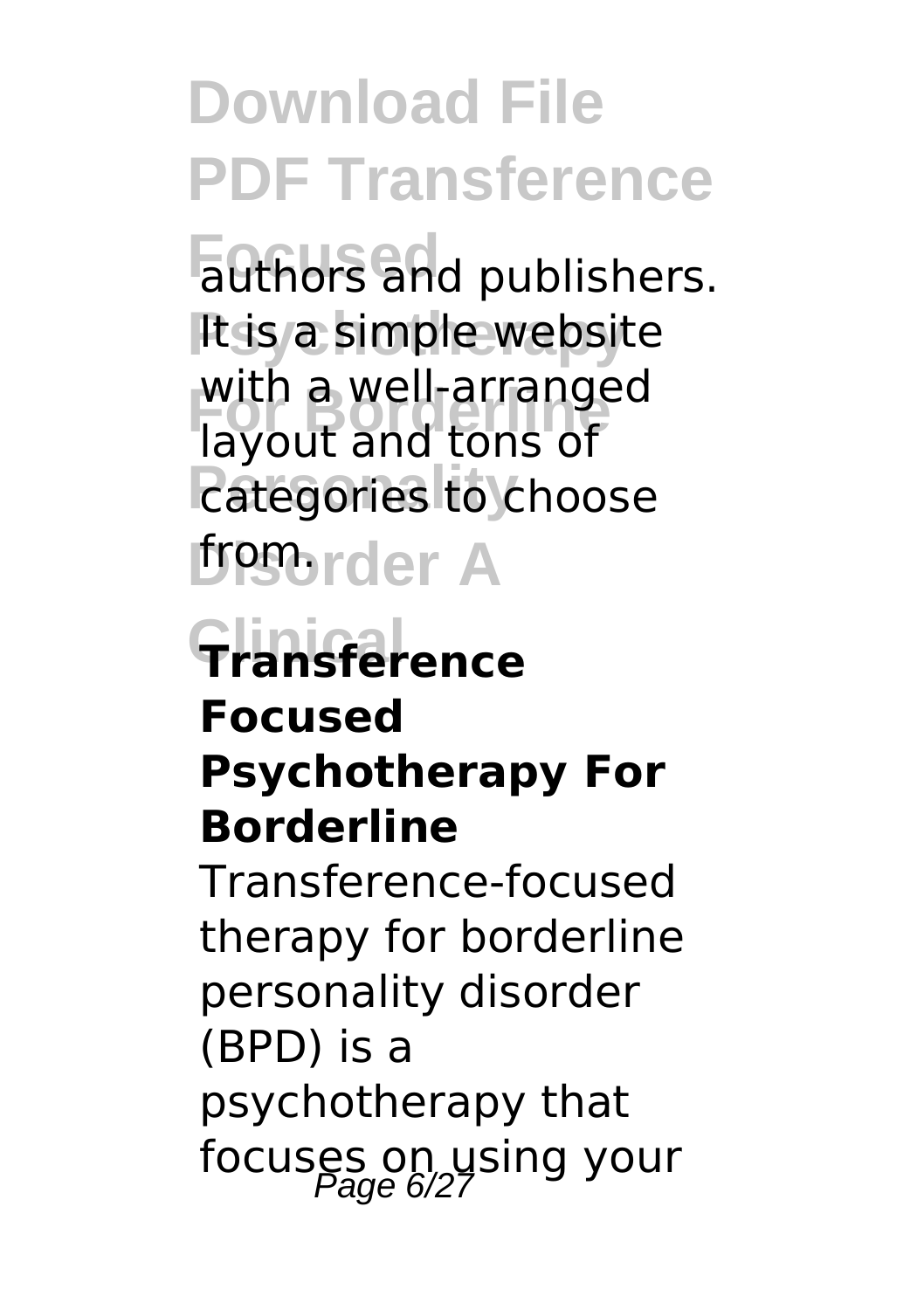**Focused** relationship with your therapist to change **For Borderline** people in the world. What Is Transference? how you relate to

## **Disorder A**

#### **Clinical Focused Therapy Transference-Borderline Personality**

Transference-Focused Psychotherapy (TFP) is a psychodynamic treatment designed especially for patients with borderline personality disorder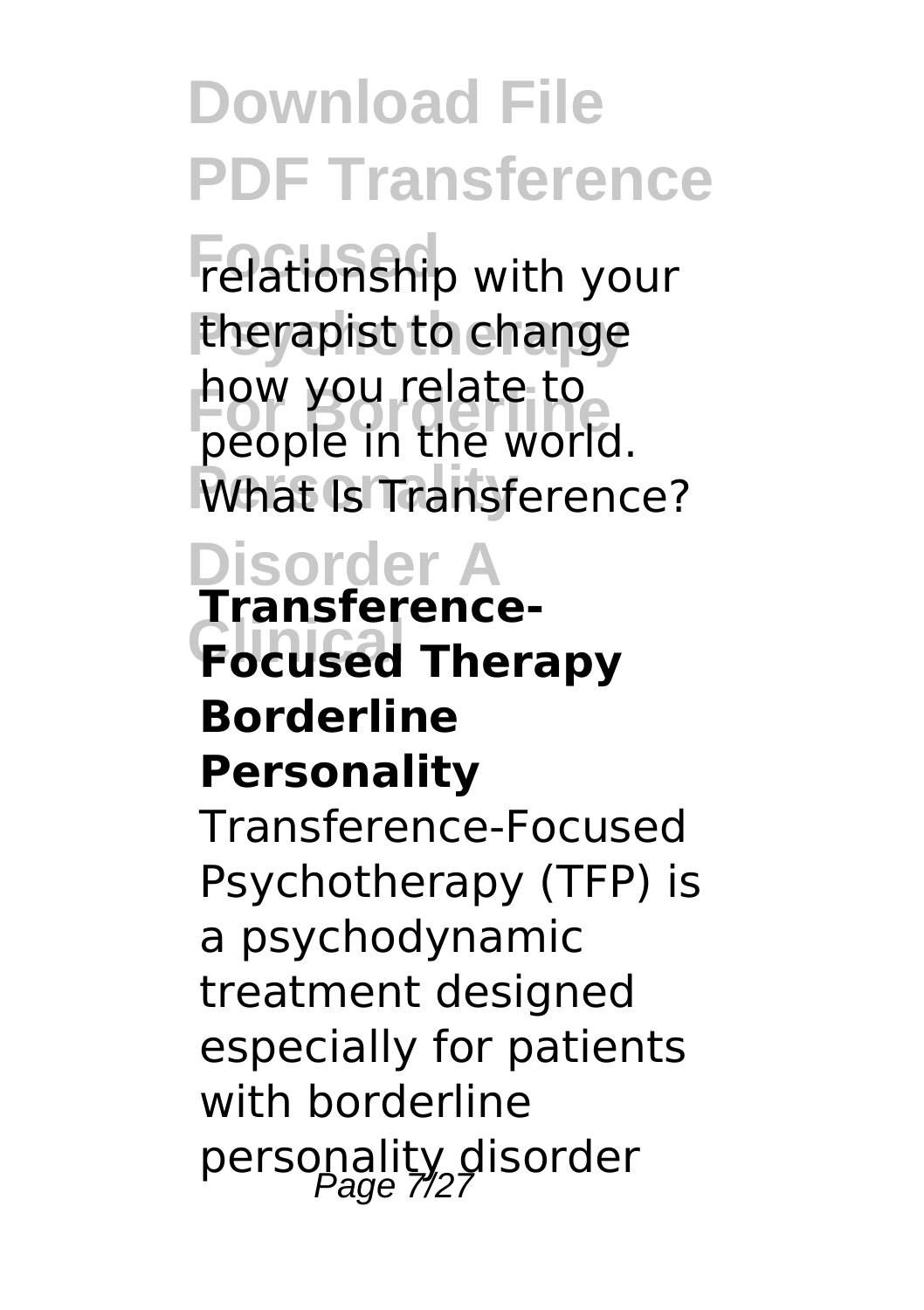**Focused** (BPD). A distinguishing **feature of TFP inpy For Borderline** 

**Personality Transference-Disorder A Focused Description. Psychotherapy** Transference-Focused Therapy (TFP) focuses on revealing the underlying causes of a patient's borderline condition and working to build new, healthier ways for the patient to think and behave.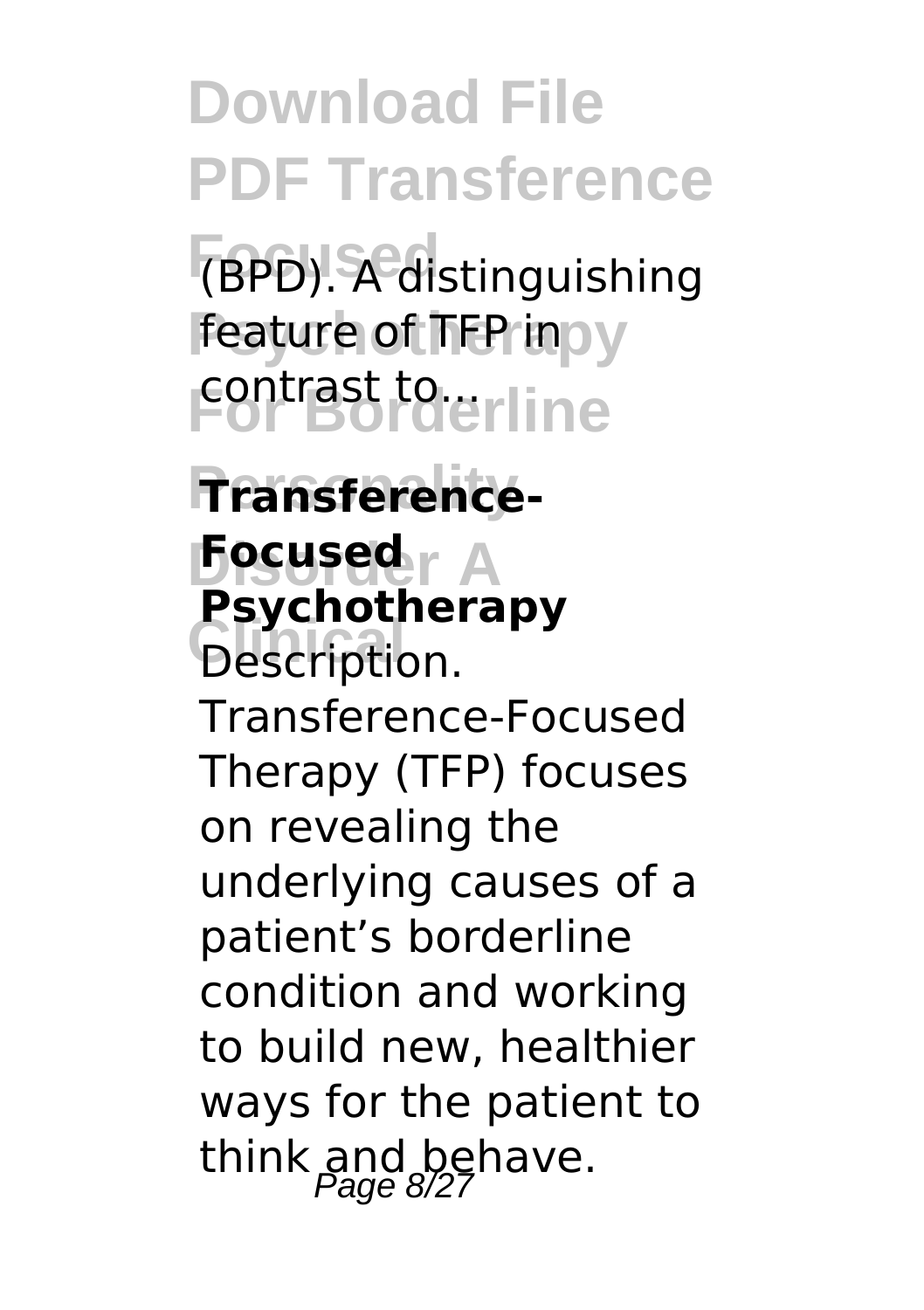**From the perspective Post TFP, the borderline For Borderline** self and of others are **Split into unrealistic Disorder A** extremes of bad and **Clinical** good. patient's perceptions of

**Transference-Focused Therapy for Borderline Personality ...** With this understanding of

personality disorders and BPD described in another section of this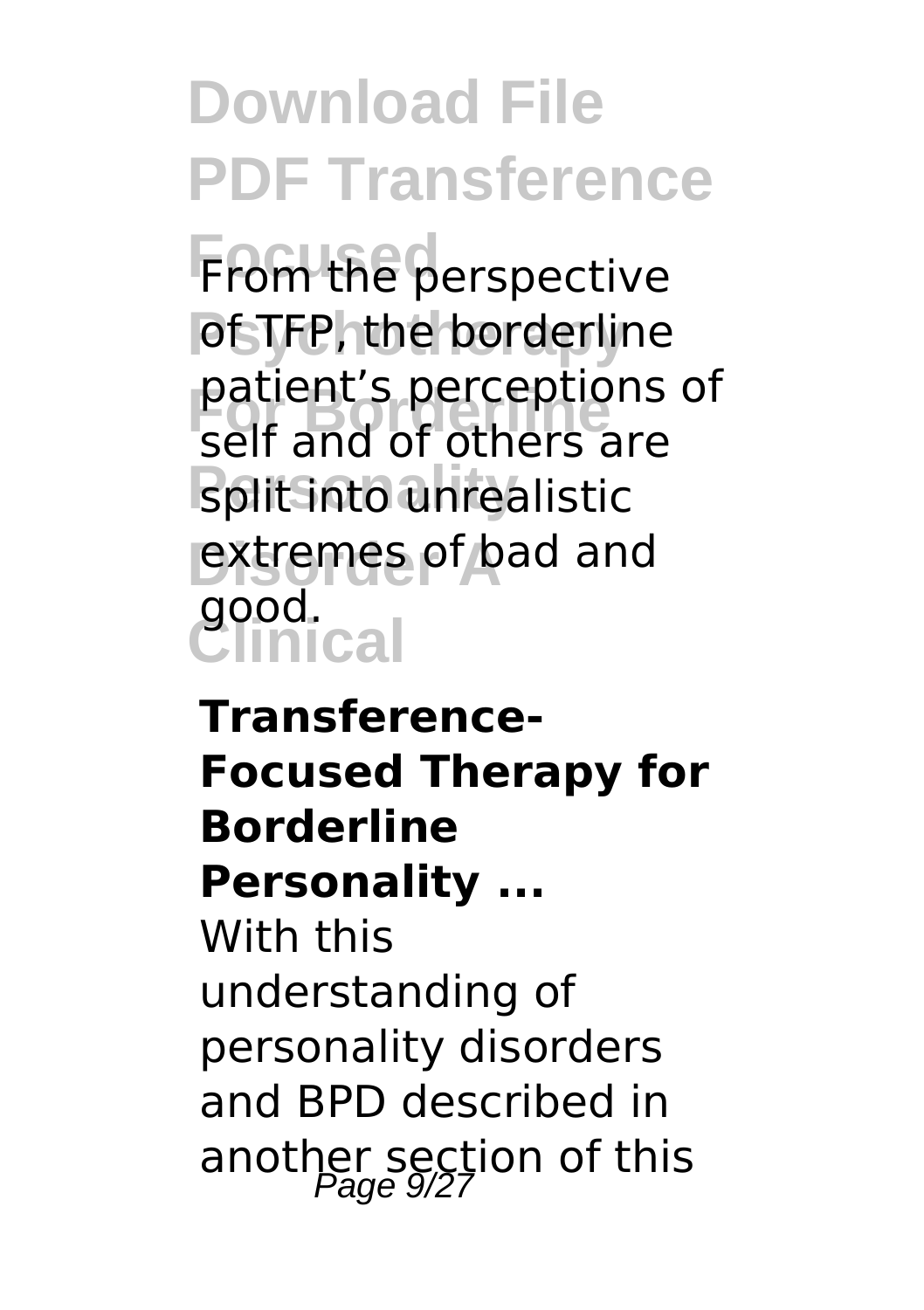**Focused** website, our treatment model, Transference-**For Borderline** (TFP), logically follows. **Personality** This twice-per-week **Disorder A** individual **Clinical** combines many of the focused Psychotherapy psychotherapy elements described in the Guidelines for the Treatment of Borderline Personality issued by the American Psychiatric Association with a deep understanding of mental processes.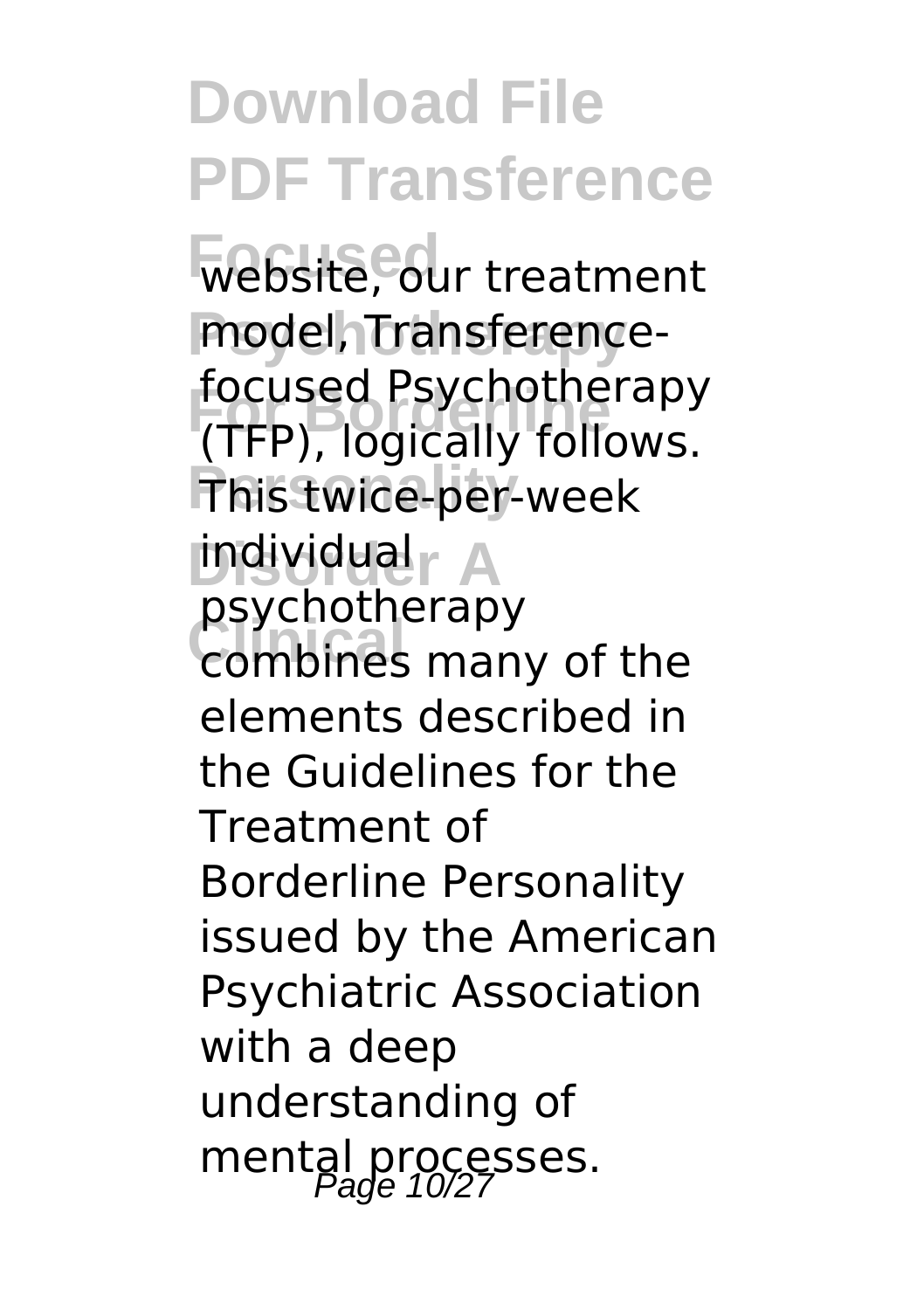**Download File PDF Transference Focused**

**Fransferenceapy For Borderline Psychotherapy (TFP) Personality personality ... Dransference-Focused La psychodynamic Focused** Psychotherapy (TFP) is treatment based on Kernberg's modified ego-psychology and object relations theory of personality disorder.

**Transference-Focused Psychotherapy** |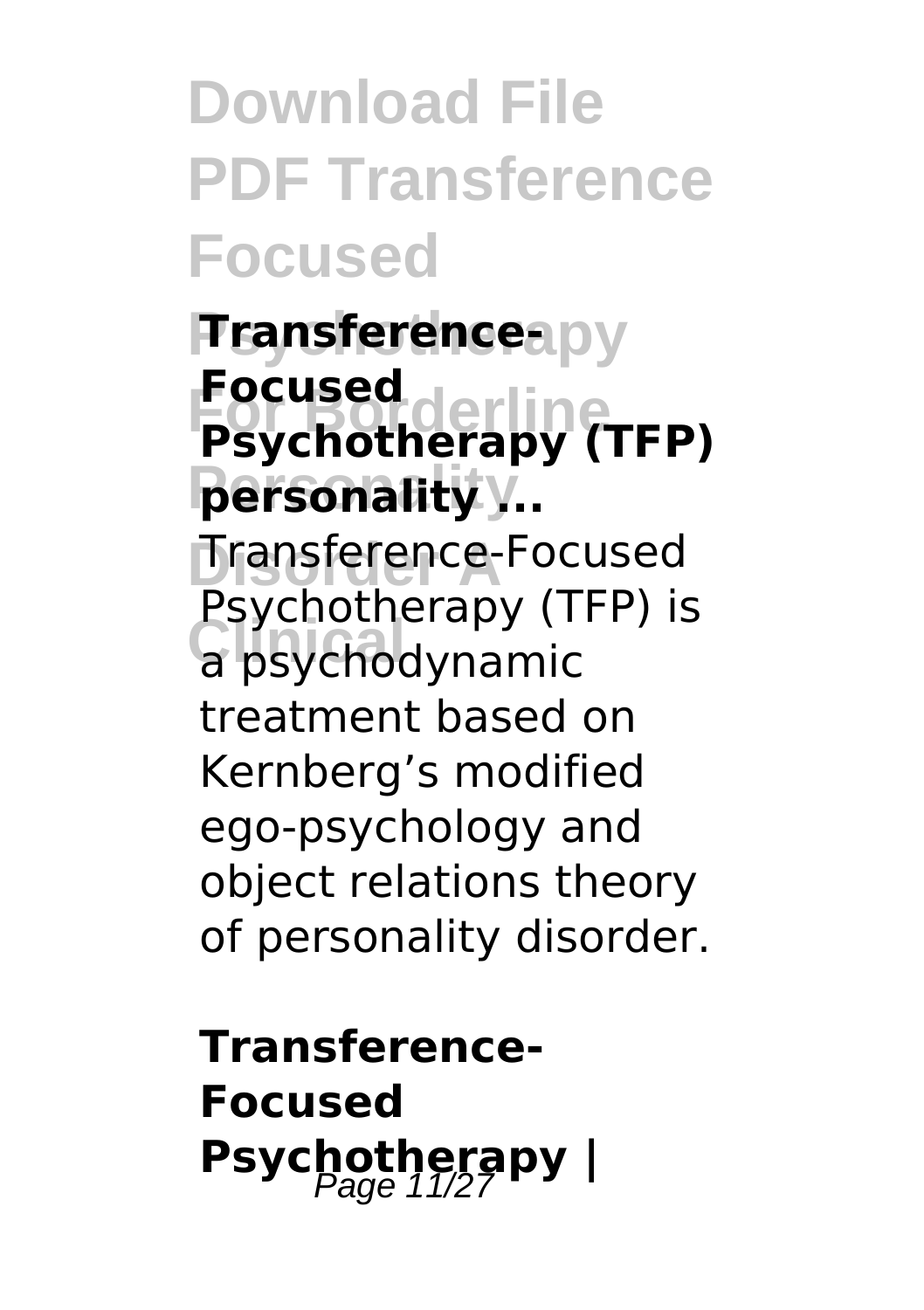**Download File PDF Transference Focused TreatingBPD The International y Focused Psychotherapy Personality** (ISTFP) was founded in **Disorder A** September 2011. **Psychotherapy (TFP) is** Society of Transference-Transference Focused a psychoanalytic treatment for patients with borderline and other personality disorders.

**ISTFP.ORG | Advancing Treatment of**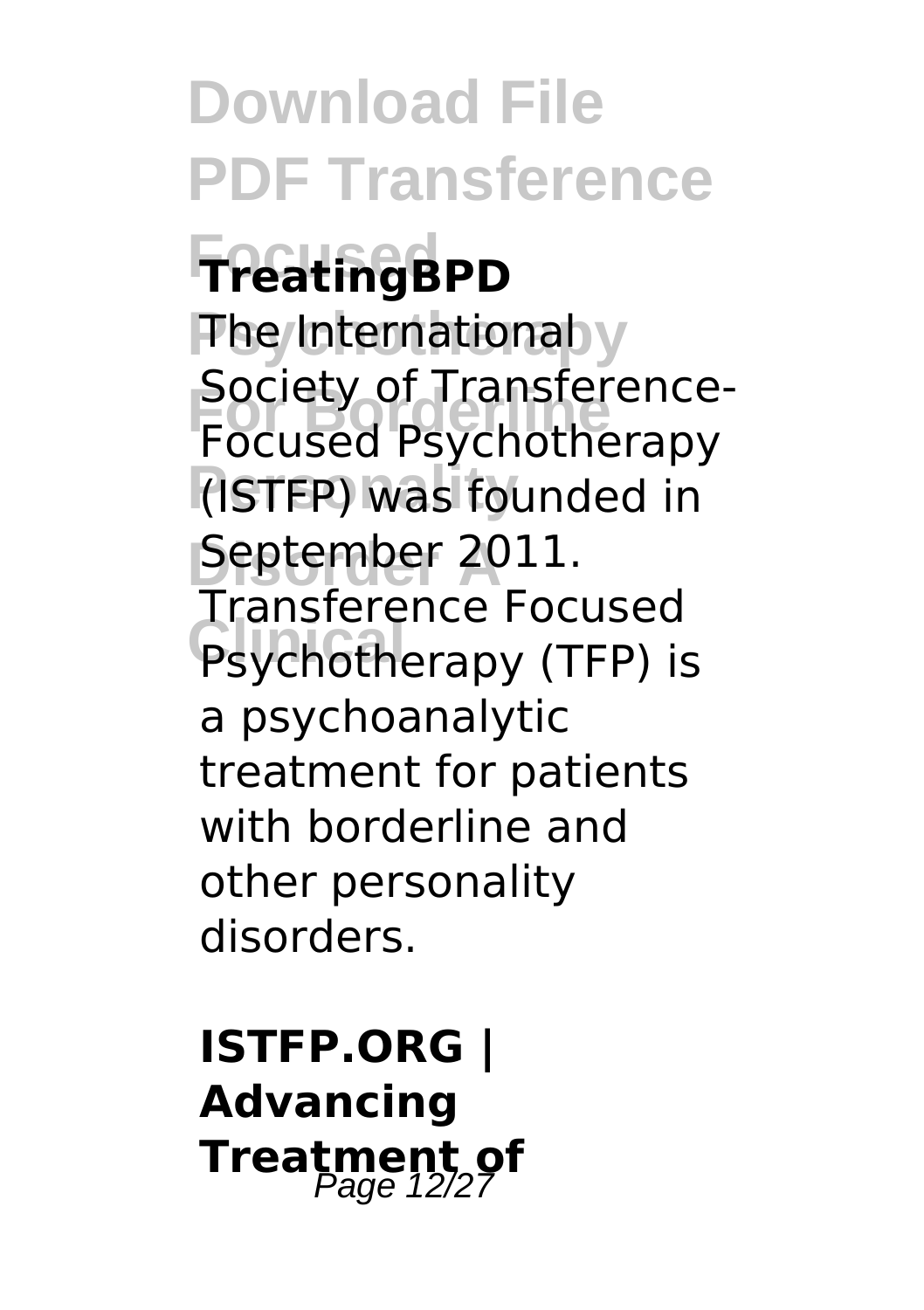**Download File PDF Transference Focused Borderline Personality ...**... **For Borderline** Therapy is based on psychoanalytic models **Distreatment in which CLICENTIFY OF SCIT CITY** Transference Focused perceptions of self-andand processed within the treatment framework, allowing internal...

**Attachment, Borderline, and Tran sference-Focused Therapy** 13/27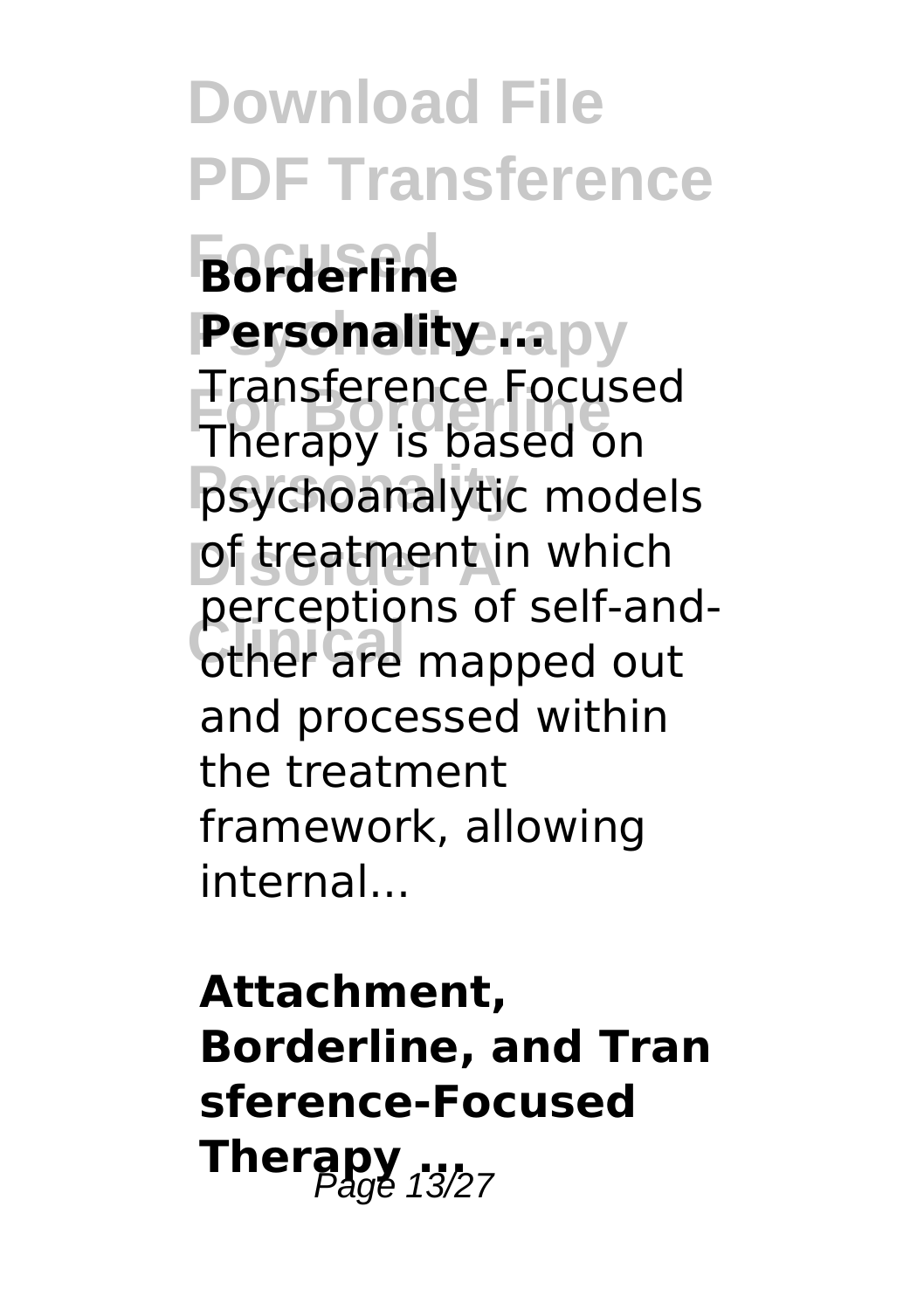**Download File PDF Transference Focused** Transference focused **Psychotherapy** psychotherapy is a **For Borderling**<br>
weekly modified **Personality** psychodynamic **treatment based on Clinical** object relations model highly structured, twice-Otto F. Kernberg's of borderline personality disorder. It views the individual with borderline personality organization as holding unreconciled and contradictory internalized<br>Page 14/27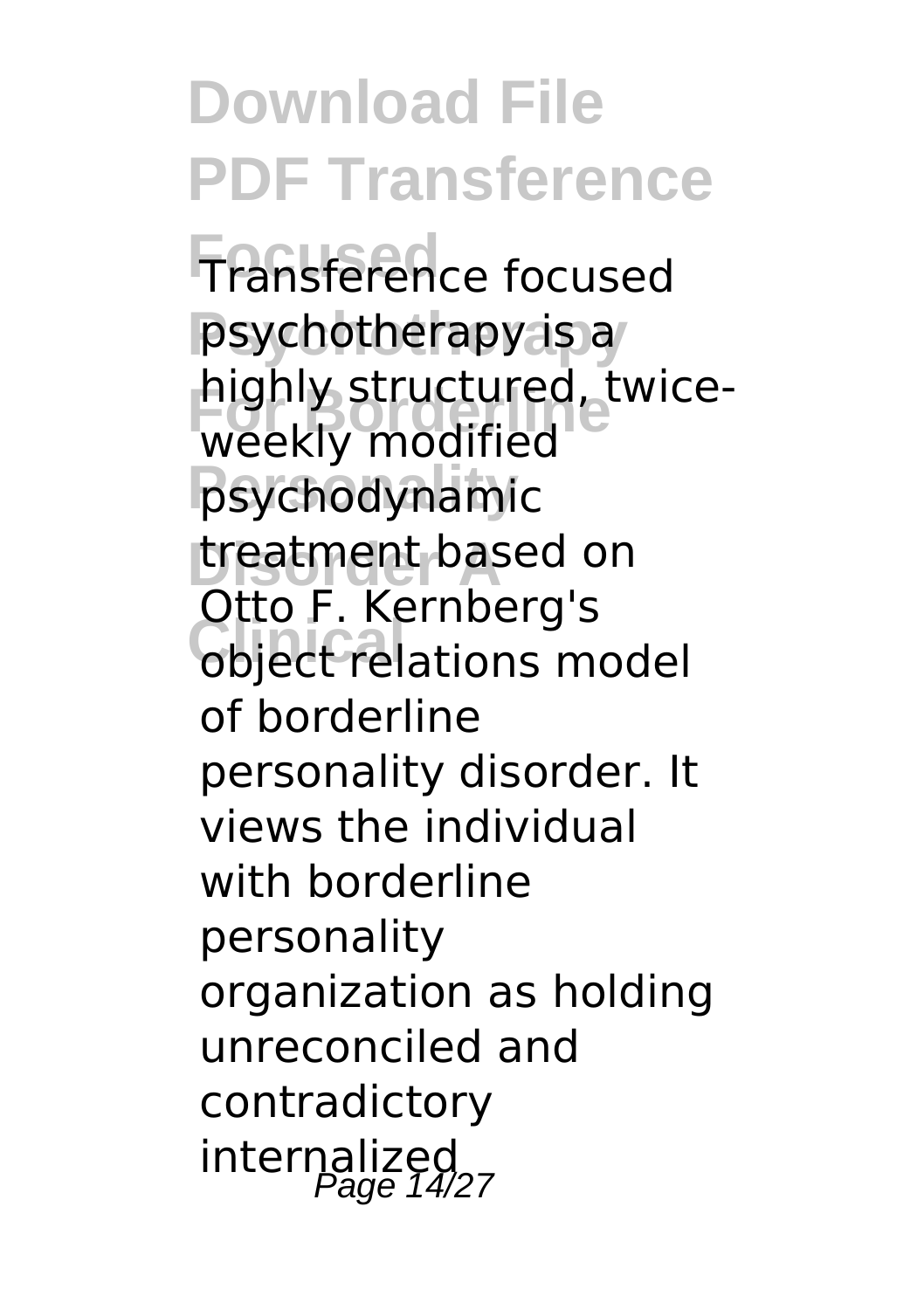**Download File PDF Transference Fepresentations of self** and significant others **For Borderline** charged. The defense against these/ **Contradictory Clinical** relations leads to that are affectively internalized object disturbed relationships with oth

**Transference focused psychotherapy - Wikipedia** Transference-Focused Therapy (TFP) Primarily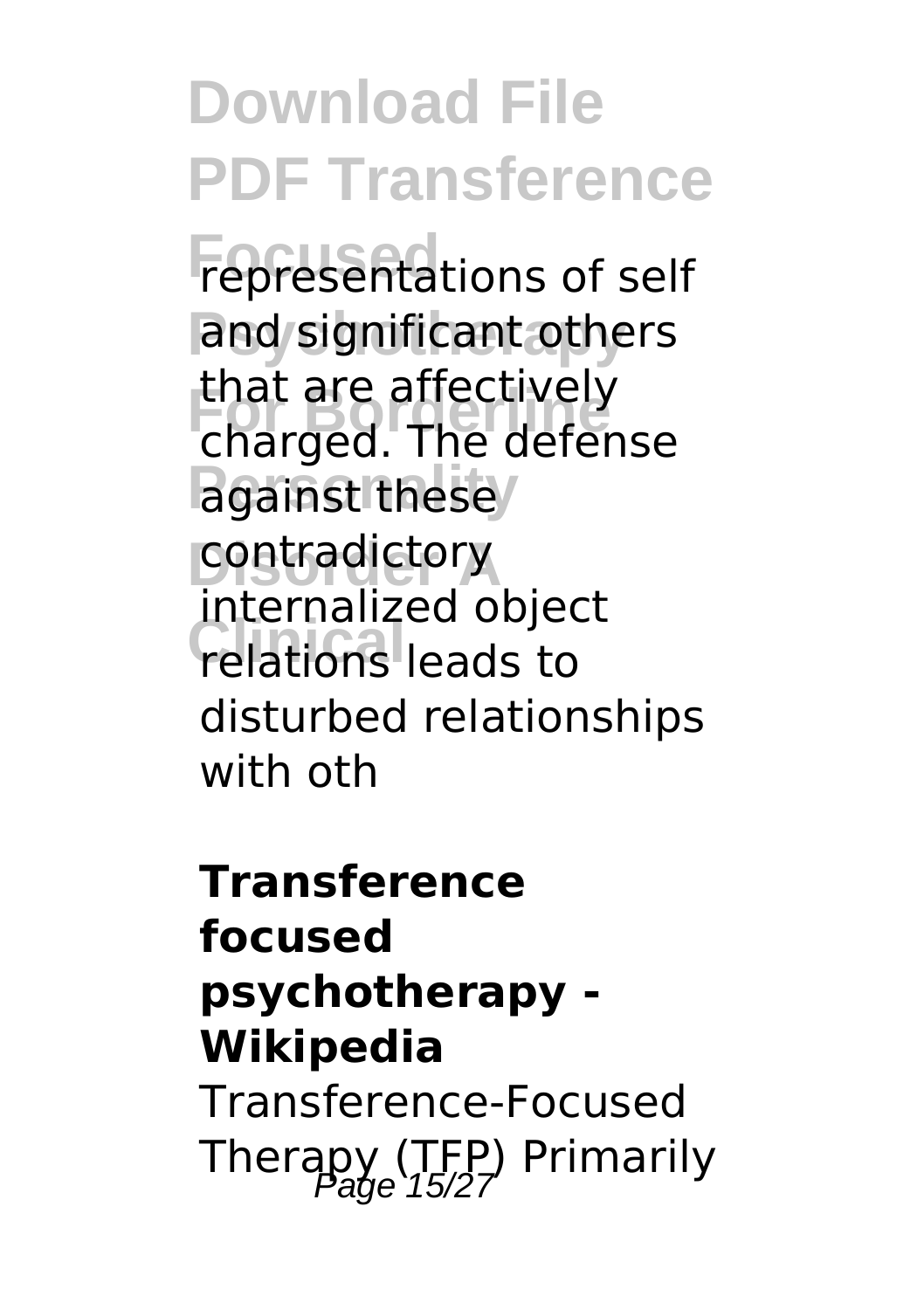**Download File PDF Transference** developed for people with a borderline y personality (BPD)<br>diagnosis, transference**focused** psychotherapy **Disorder A** (TFP) works to help positive... personality (BPD) people develop

#### **Transference–Focuse d Therapy** Dialectical Behavioral Therapy (DBT), Transference -Focused Therapy (TFP), Cognitive Based Therapy  $(CBT)$ ,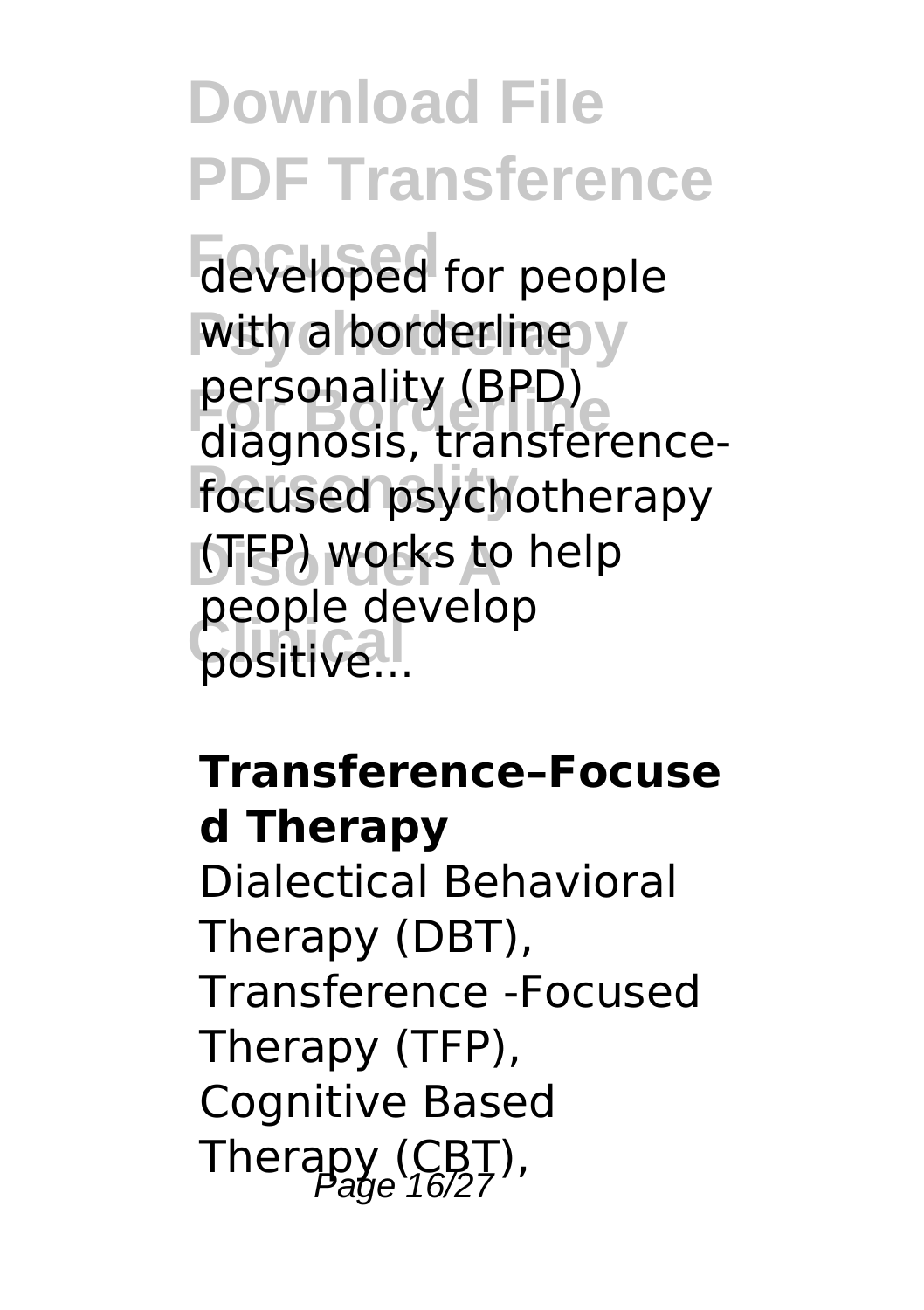**Focused** Mentalization Based **Therapy (MBT)** apy **Forma**<br>Therapy (SFT), and others have been... Schema-Focused

#### **Disorder A Psychotherapy For The Most Effective Borderline ...**

Transference-Focused Therapy (TFP) is psychodynamic treatment designed especially for borderline patients. This book provides a concise and  $P_{age}$  17/27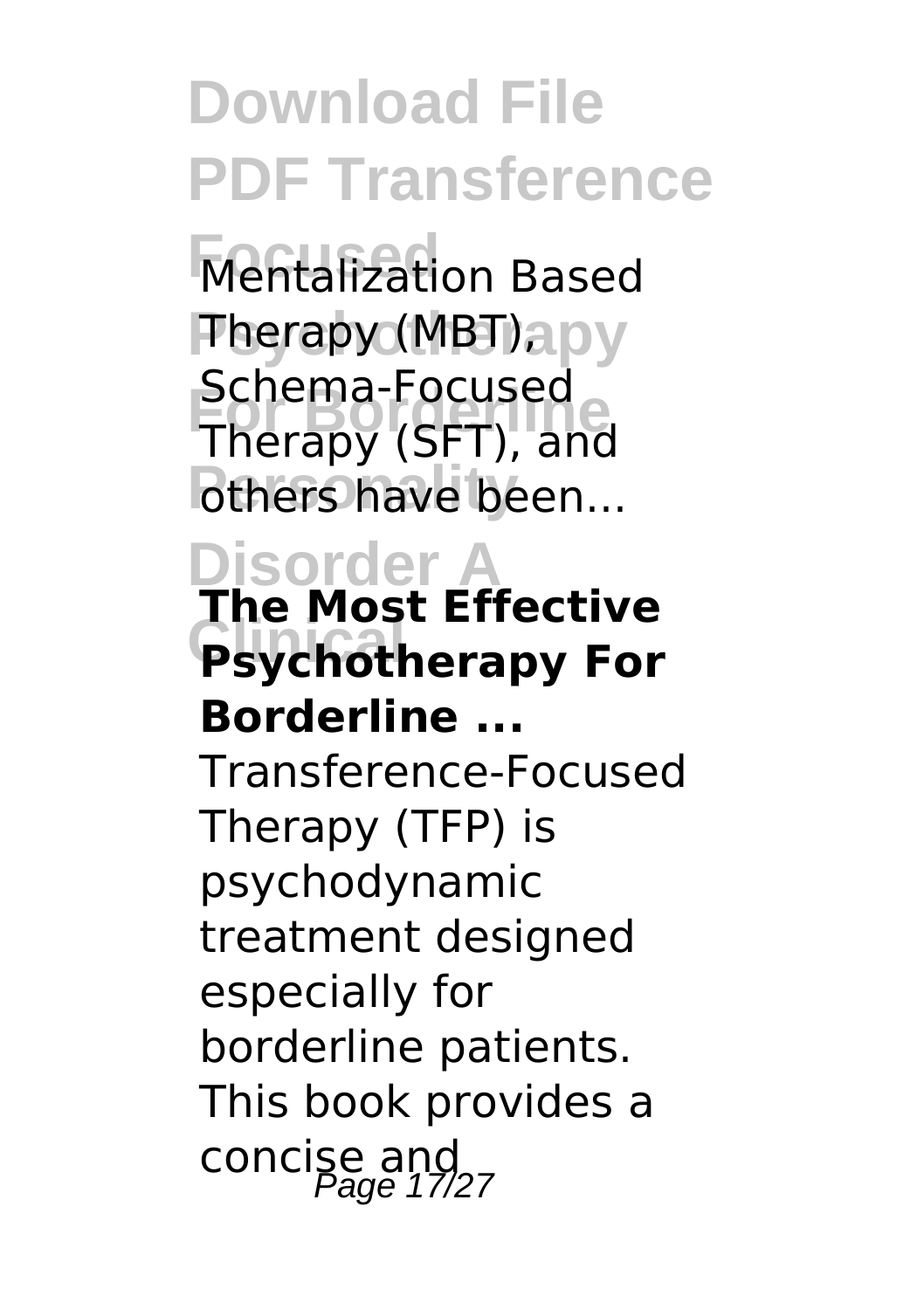**Focused** comprehensive **Psychotherapy** introduction to TFP that **For Borderlinge Listers**<br> **Experienced clinicians** and also to students of **Disorder A** psychotherapy. will be useful both to

### **Clinical Amazon.com: A Primer of Transferen ce-Focused Psychotherapy ...** Transference-Focused Psychotherapy is an evidence-based treatment that does not make learning new skills or thoughts a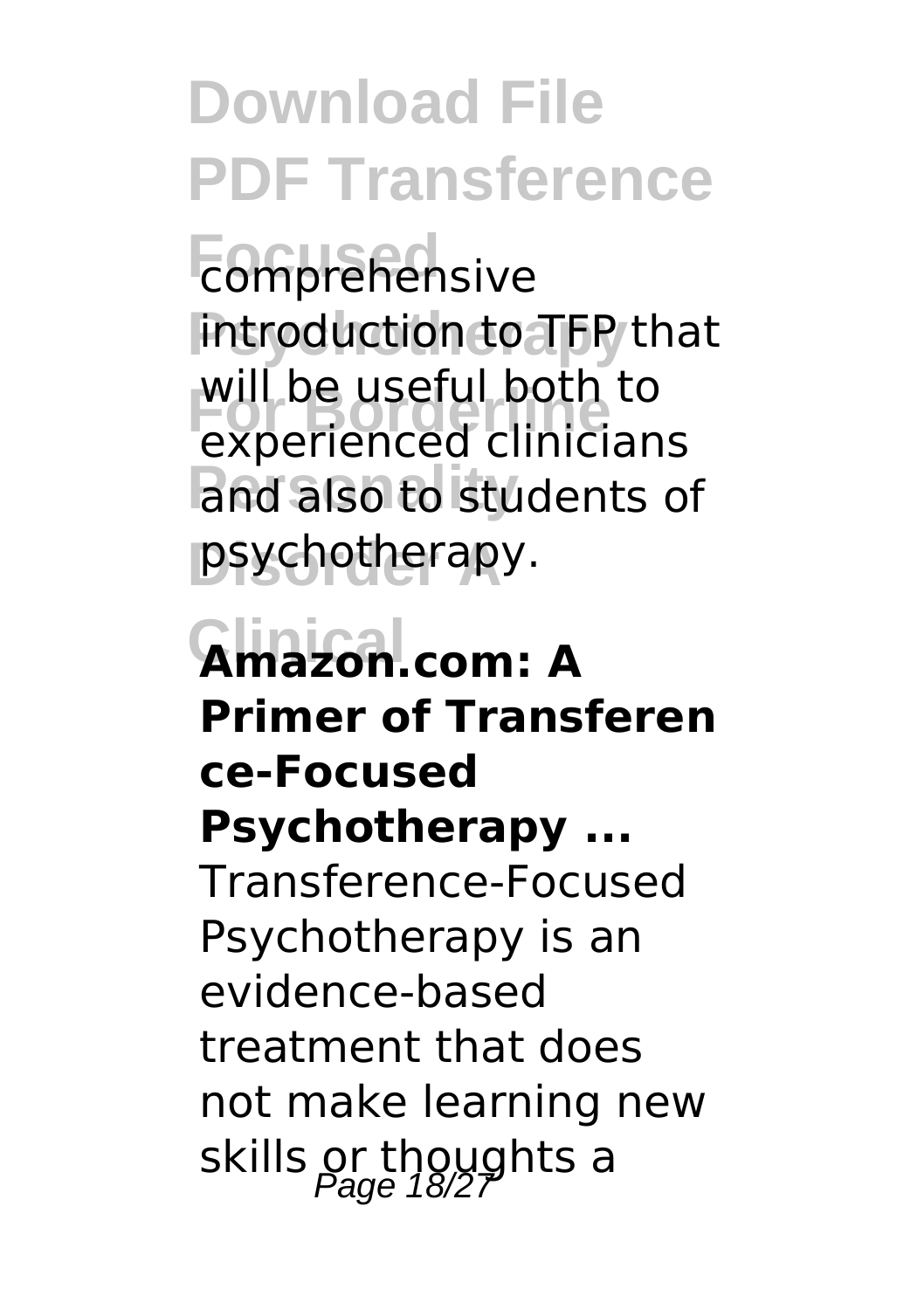**Primary focus. In other** words, your therapist will not just provide<br>Vou tools to redirect **Pour liferality** you tools to redirect

#### **Disorder A Transference-**

### **Clinical Focused Psychotherapy for**

### **BPD - Borderline ...**

Transference-focused psychotherapy is more efficacious than treatment by experienced community psychotherapists in the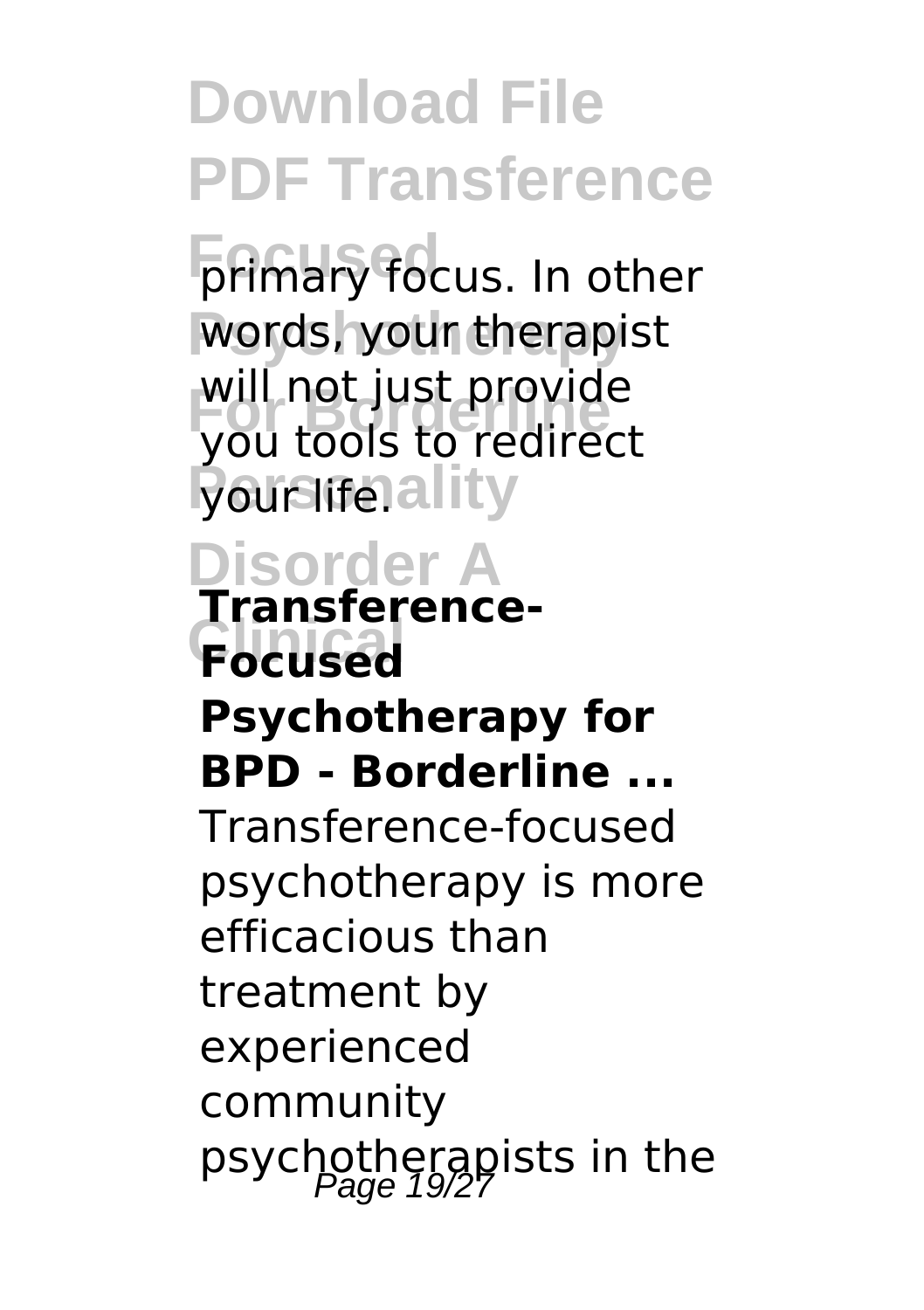**Download File PDF Transference Fomains of borderline** symptomatology, y psychosocial<br>functioning **Personality** personality **Diganisation.** preliminary evidence functioning, and Moreover, there is for a superiority in the reduction of suicidality and need for psychiatric in-patient treatment.

**Transferencefocused** psychotherapy v.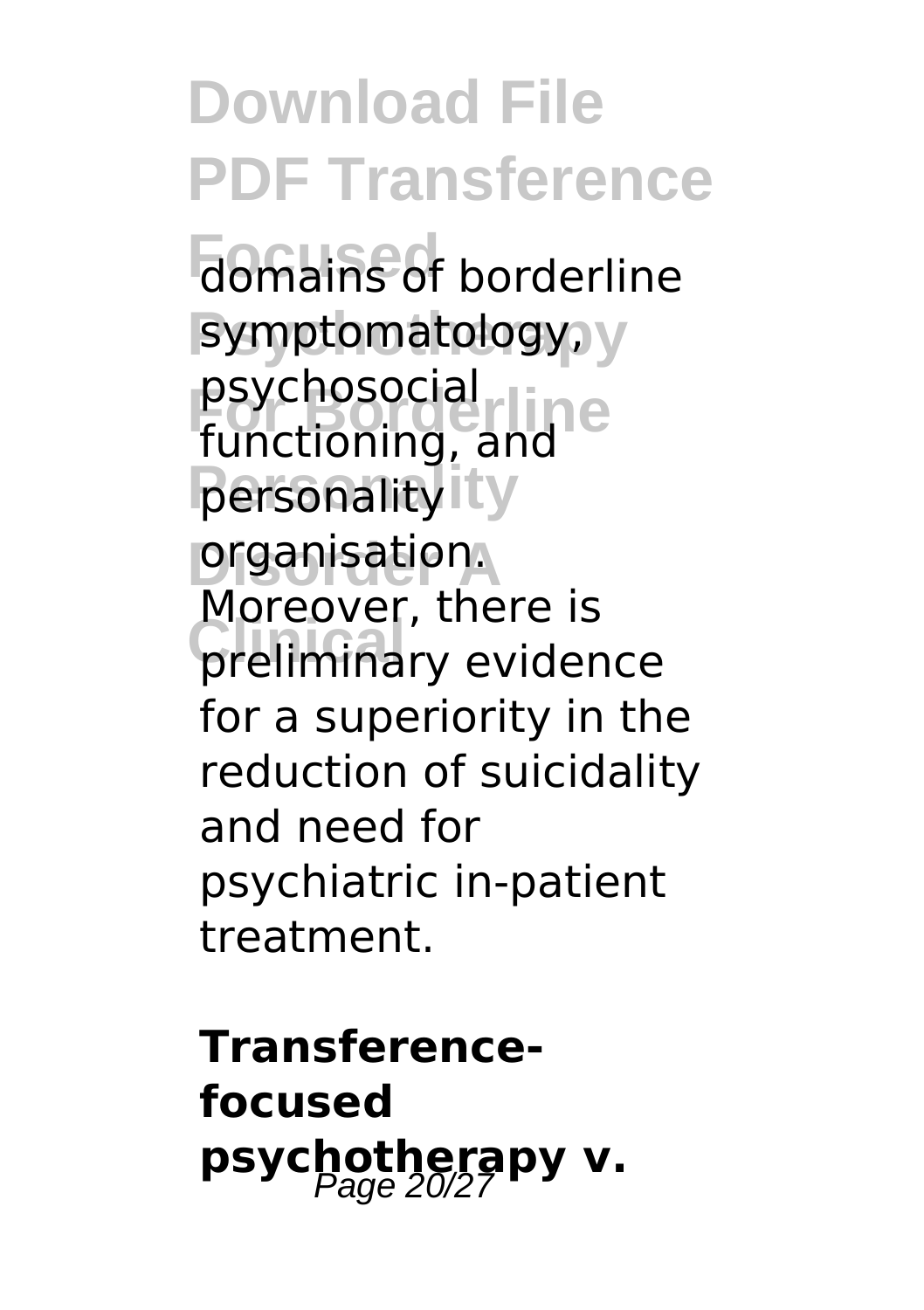**Download File PDF Transference Focused treatment by ... Transference Focused For Borderline** Borderline-Adolescents **In a Day Clinic Disorder A** Treatment Program the concept of Psychotherapy for This paper focuses on transference focused psychotherapy (TFP) modified for juvenile borderline patients.

**[Transference Focused Psychotherapy for Borderline** ...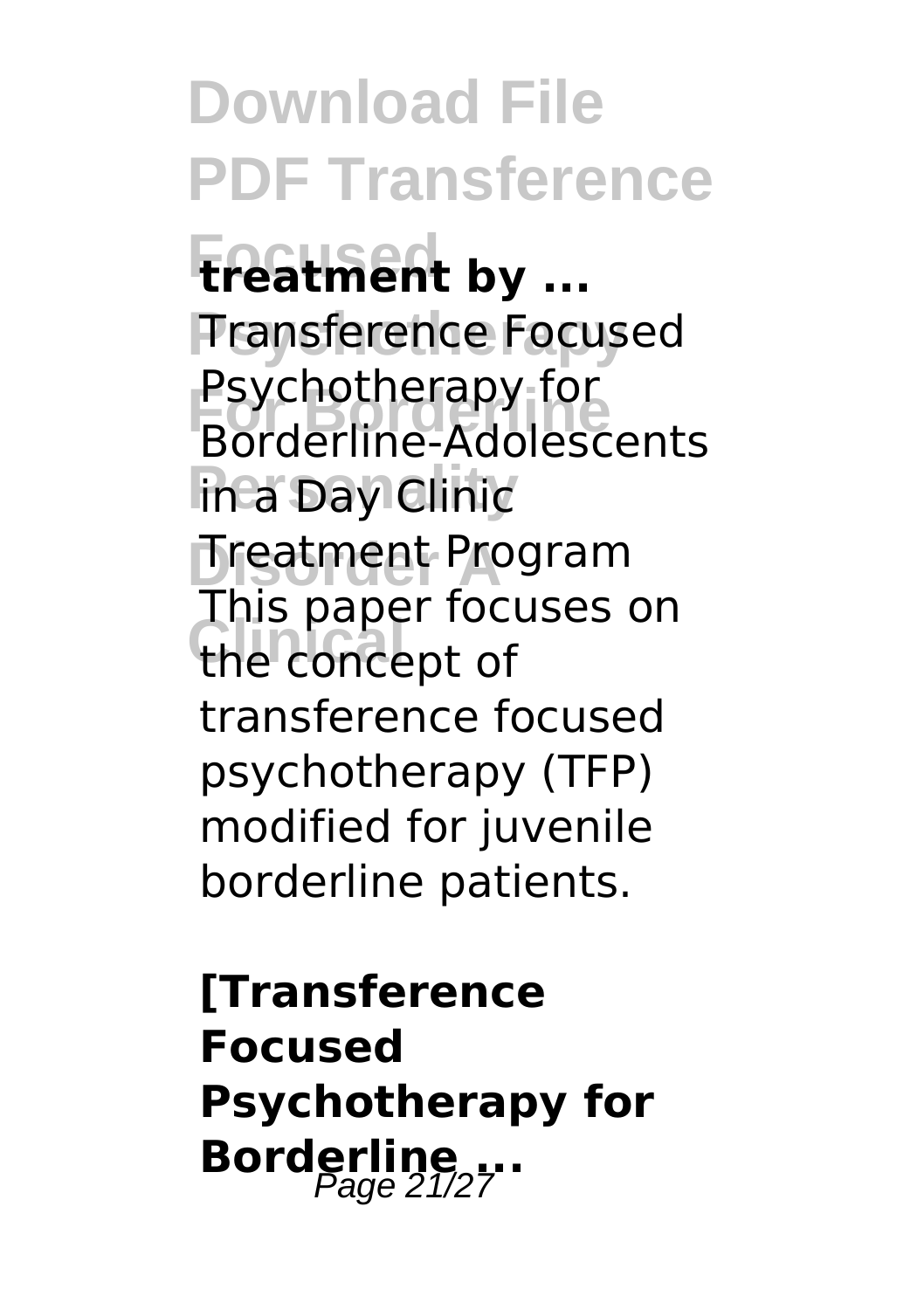**Focused** Transference-Focused **Psychotherapy** Psychotherapy (TFP) is well established as<br>evidence-based, *<u>effective</u>* treatment for **borderline** personality **Clinical** is anything but easy! well established as an disorder, but the work This volume by Yeomans, Clarkin, and Kernberg is a remarkable roadmap for clinicians—truly a GPS for TFP that maps the treatment terrain with authenticity and expertise.<br>Page 22/27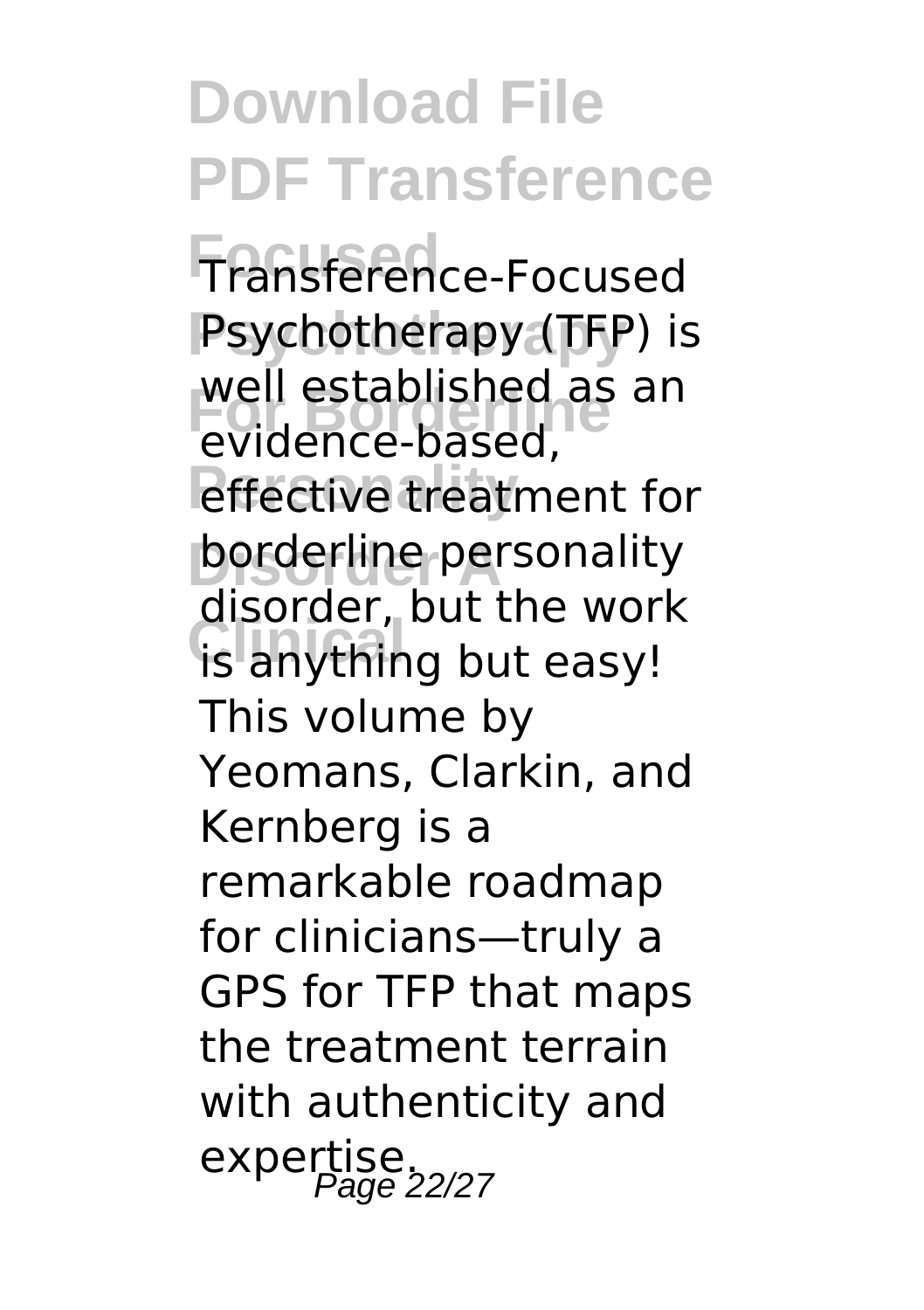**Download File PDF Transference Focused**

**Psychotherapy APA - Transference-For Borderline Psychotherapy for Borderline ty. Dransference-focused Clinical** Kernberg designed an **Focused** psychotherapy. Otto intensive form of psychoanalytic psychotherapy known as Transference-Focused Psychotherapy (TFP), which is intended to be suitable for Borderline Personality<br>Page 23/27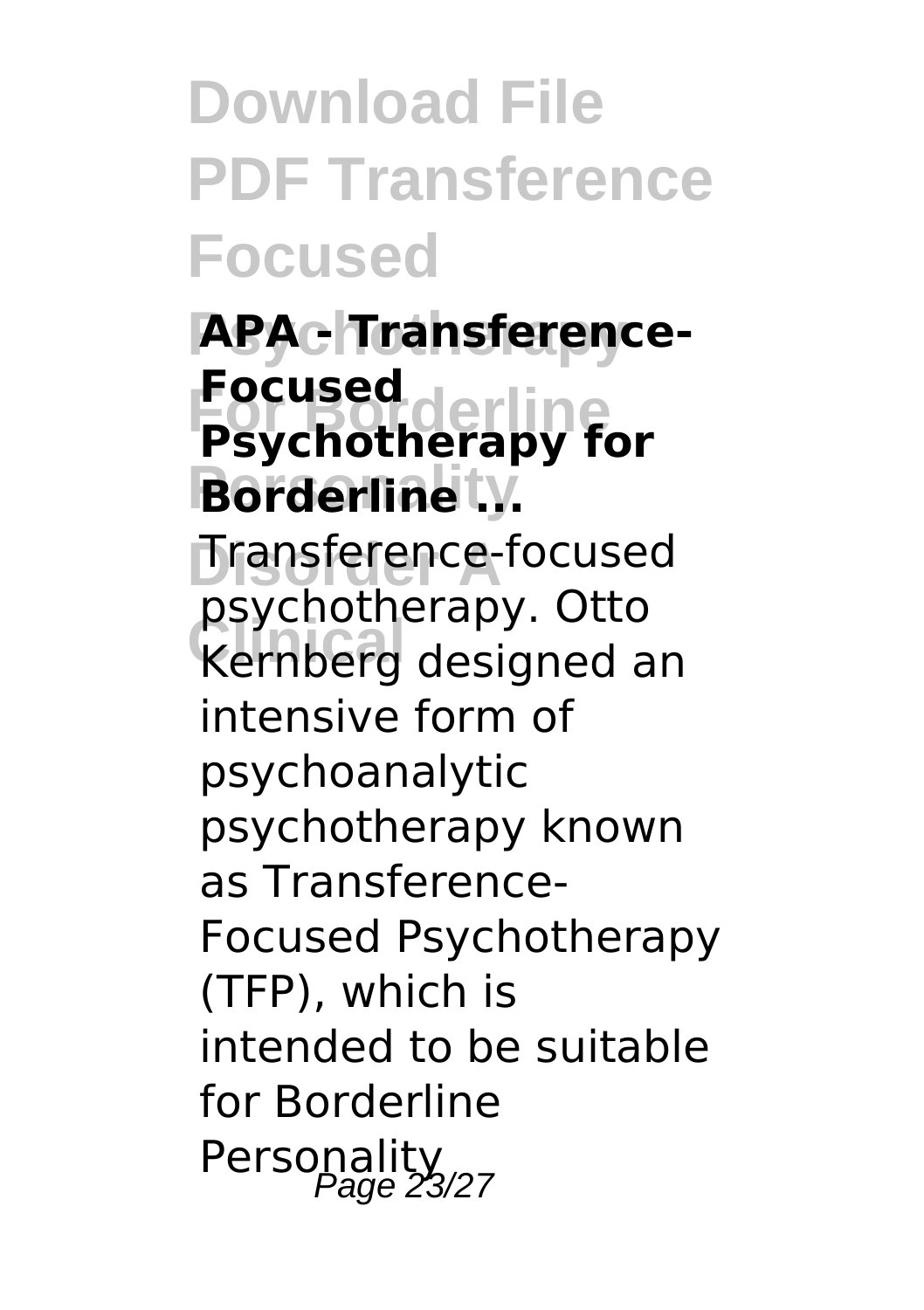**Download File PDF Transference Forganization** (BPO) patients.therapy **For Borderline Otto F. Kernberg - Wikipedia** ity **Disorder A** Transference-Focused **Borderline Personality** Psychotherapy for Disorder: A Clinical Guide first provides clinicians with a model of borderline pathology that is essential for expert assessment and treatment planning and then addresses the empirical<br>Page 24/27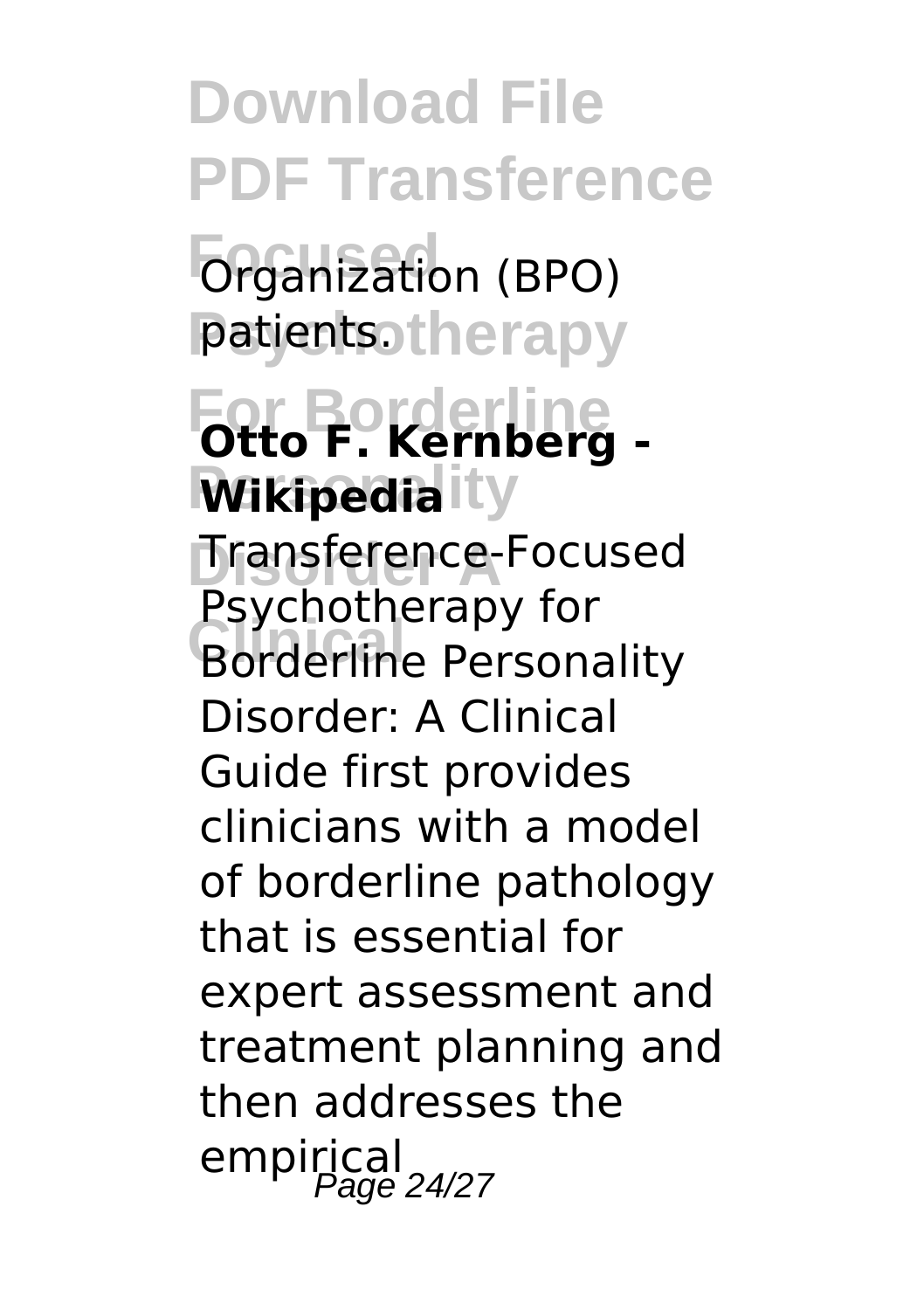**Focused** underpinnings and specific therapeutic strategies of<br>transference-focused **psychotherapy** (TFP). **2015**rder A strategies of

**Clinical Borderline personality disorders psychiatrists and ...** Transference Focused Psychotherapy for Borderline-Adolescents in a Day Clinic Treatment Program This paper focuses on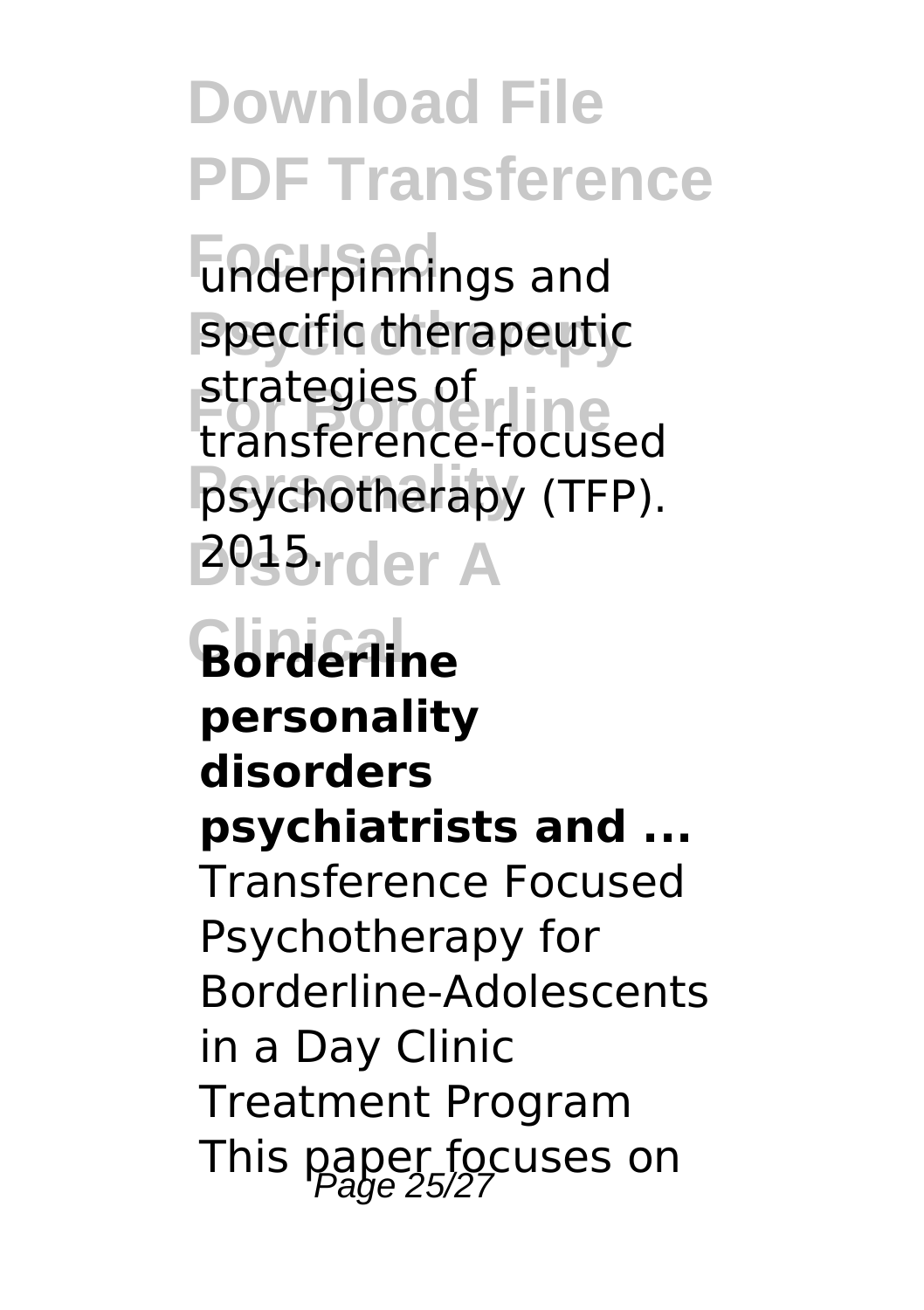**Focused** the concept of transference focused **For Borderline** modified for juvenile **borderline** patients. **Disorder A** Adolescents with developmental psychotherapy (TFP) borderline personality disorder (bpd) have an essent

…

Copyright code: d41d8 cd98f00b204e9800998 ecf8427e. Page 26/27